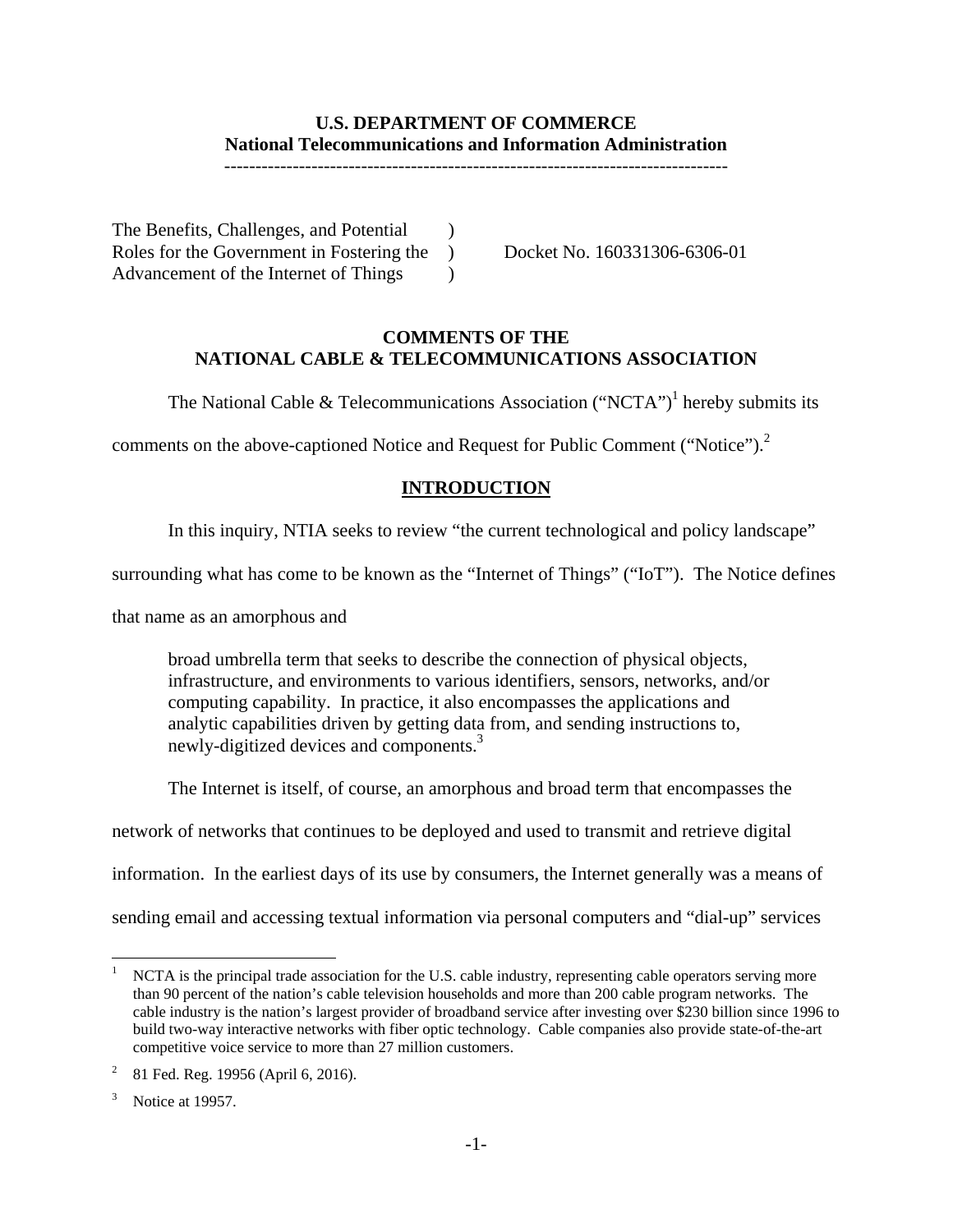such as CompuServe, Prodigy and America Online, which were, in turn, accessed via consumers' telephones. But ever since cable operators and other broadband providers began investing hundreds of billions of dollars to rebuild and continually upgrade the capabilities of their systems to offer two-way high-speed digital communications, the array of Internetdelivered services has been expanding like the Universe after the Big Bang.

 While many of those services continue to be accessed by consumers using their Internet "browsers" via their desktop or laptop computers or mobile devices such as tablets and smart phones, there is a rapidly growing array of devices and appliances whose capabilities depend on or are enhanced by being connected to the Internet. At the same time, while cable operators continue to lead the way in providing the access to the Internet on which these devices and appliances depend, there is also a rapidly growing array of providers and technologies enabling such access. For example, in addition to wireline connections to the Internet most frequently provided by cable operators and telephone companies, consumers also purchase wireless Internet access from the same carriers that provide their wireless telephone service.

 Moreover, more and more Internet-enabled devices rely on Wi-Fi service – inside and outside the home – to connect to the wireline Internet access services to which consumers and retail establishments subscribe. Consumers use routers to establish Wi-Fi access throughout their homes not only to use their laptops, tablets and smartphones, but also to listen to music on Internet-connected radios, to set their Internet-connected thermostats, to remotely lock, unlock and grant keyless access to their homes via Internet-connected locks and home security devices. Businesses establish Wi-Fi hotspots to enable customers to access the Internet while shopping or sipping coffee in their establishments. And cable operators and other ISPs are increasingly establishing networks of public hotspots that enable their customers to access the Internet – and

-2-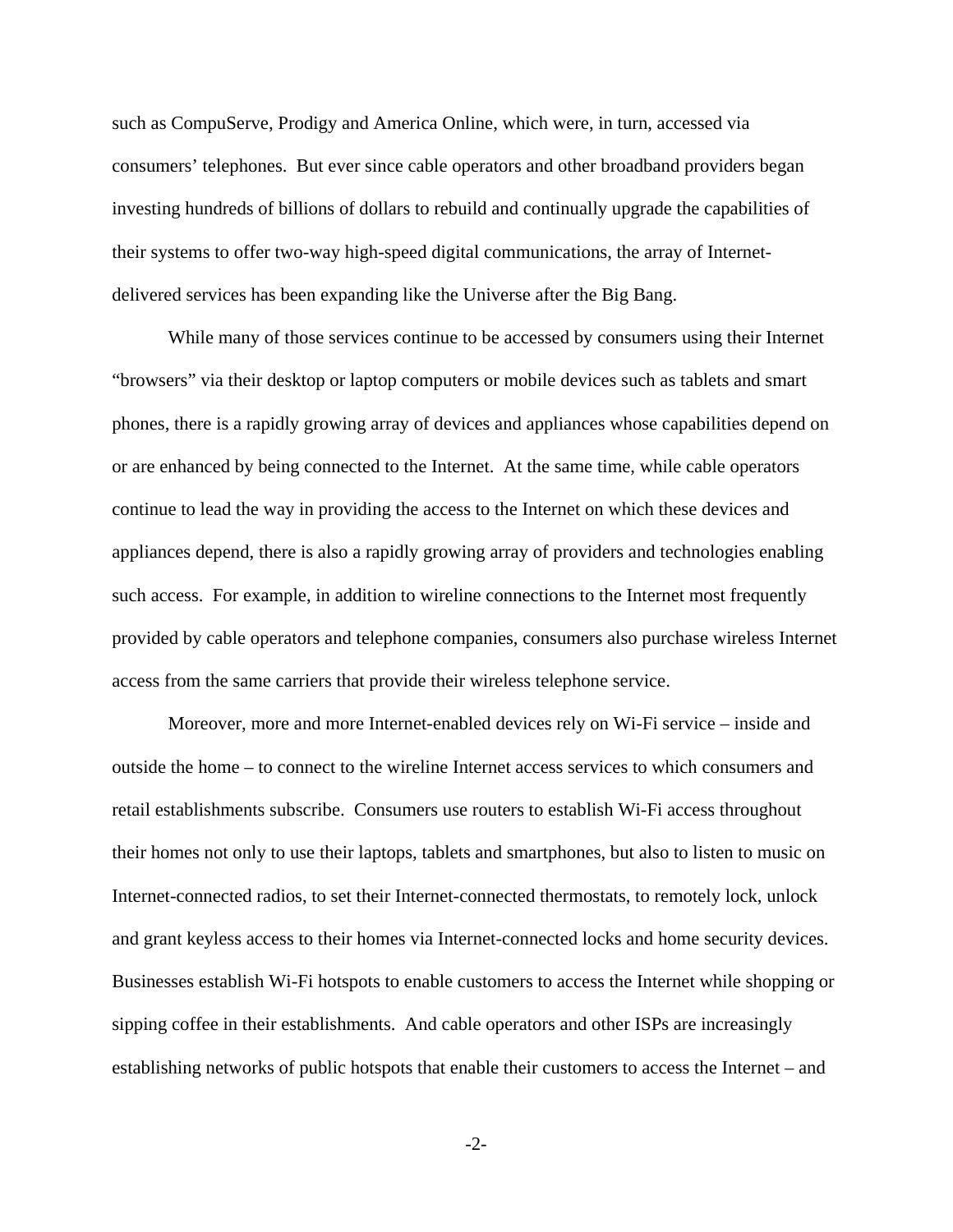to control their Internet-connected devices *inside* their homes when they are *outside* their homes. In addition to consumers monitoring IoT devices themselves, third parties may provide monitoring services, particularly for home security Internet-enabled devices.

 Rightly anticipating both the potentially boundless benefits and the substantial challenges presented by this rapid expansion of the IoT, the Notice seeks to identify "possible roles for the federal government in fostering the advancement of IoT technologies in partnership with the private sector."<sup>4</sup> This is a matter of significant interest to the cable industry, whose investment in, and deployment and management of, Internet facilities and technologies have been fueling the rapid growth and transformations of the Internet from the outset. That investment, deployment and effective management have, in turn, been accompanied and nurtured by a national policy of regulatory restraint – a policy specifically codified in 1996, when Congress directed that "[i]t is the policy of the United States . . . to preserve the vibrant and competitive free market that presently exists for the Internet and other interactive computer services, *unfettered by Federal or State regulation.*" 5

 The hallmark of such a policy of regulatory restraint is caution. It consists of closely monitoring marketplace developments but refraining from intervening with regulation so long as the marketplace continues to operate efficiently and to stimulate growth and innovation. And everything about the nascent IoT warrants such an approach. So much about the IoT is uncertain, yet the IoT marketplace appears to be flourishing and constantly expanding the array of competitive choices of new products and services for consumers. What we *do* know is that the continuing growth of the IoT will be accompanied by a need for spectrum – and government can play a necessary role in ensuring that sufficient spectrum is available. In addition, multi-

1

<sup>4</sup> *Id.* at 19956.

<sup>5</sup> 47 U.S.C § 230(b)(2).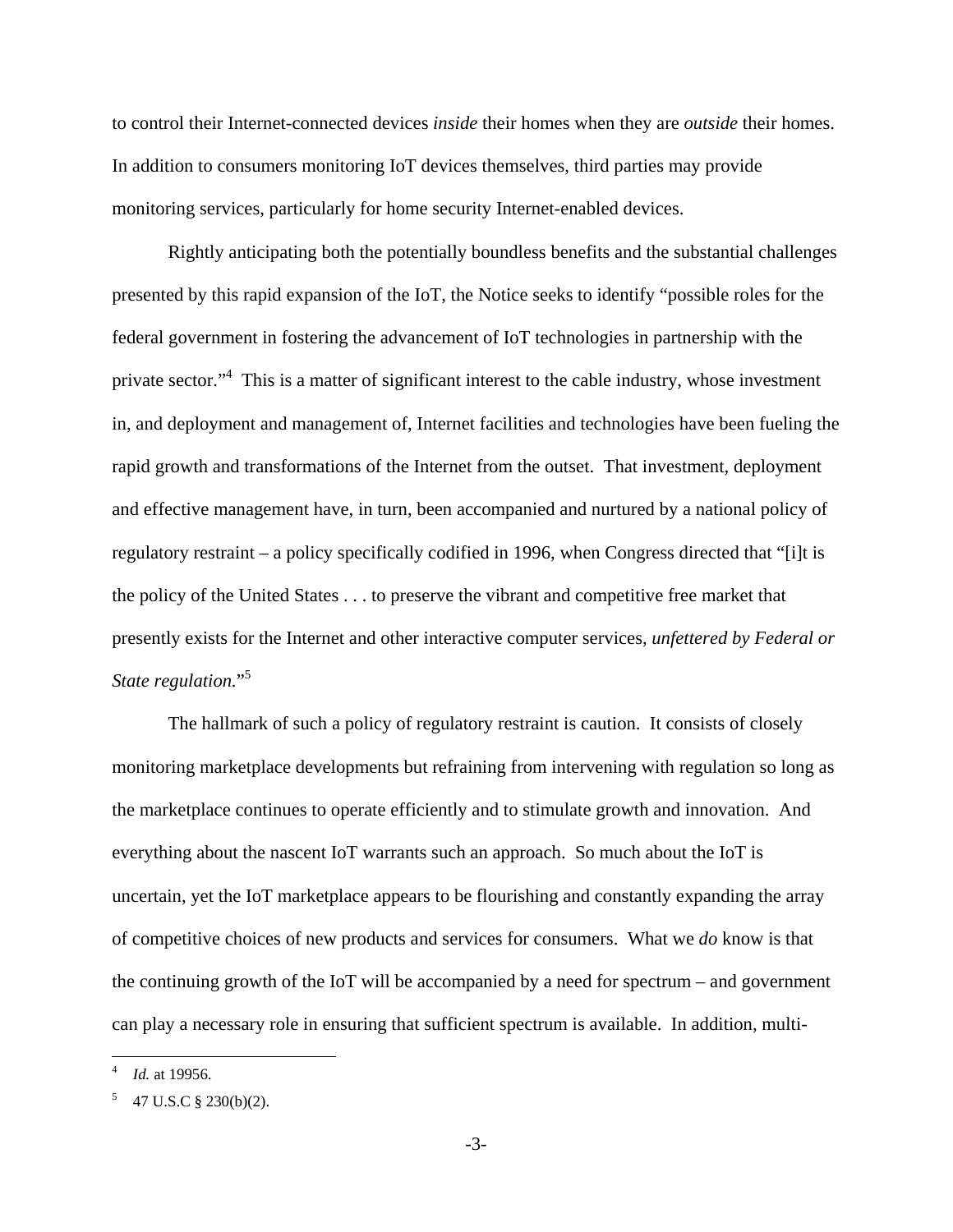stakeholder work may be helpful in developing voluntary guidelines for the unique security challenges presented by the IoT. With respect to other policy implications and potential governmental action, while the Notice tees up many matters that bear close monitoring, it is far too soon to contemplate regulatory intervention.

## **I. IT IS NOT TOO SOON FOR GOVERNMENT TO ENSURE THAT THERE IS SUFFICIENT USABLE SPECTRUM FOR THE INTERNET OF THINGS.**

While it is difficult at this point to predict with certainty how the IoT will develop, there are some things that we already know with a reasonable degree of certainty. What we know is that the Internet is providing the foundation for an ever-expanding array of devices and services. And we know that as that array grows and grows, the infrastructure on which Internet traffic associated with the IoT relies will need to be sufficiently robust to support that traffic. We also know that a significant portion of that traffic will consist of wireless transmissions connected to the substantial wired infrastructure and servers that make up the "cloud."

 Keeping up with the ever-growing use of the Internet to date has already required enormous investment in this infrastructure. For the most part, this is simply a matter of private investment by the companies responsible for building, maintaining and providing the infrastructure. But the *unlicensed spectrum* portion of the infrastructure – the part that makes Wi-Fi possible, and that, in turn, helps enable the use of the Internet on computers, mobile devices, and other "things" not physically connected to the ISP's facilities – needs something else that cannot be provided without the government's assistance. That something is *spectrum* – in this case, the unlicensed spectrum that is at the heart of Wi-Fi and will be at the heart of the IoT.

 Government needs to ensure that sufficient unlicensed spectrum is available for these purposes. In 2014, the Federal Communications Commission (FCC) took an important step in

-4-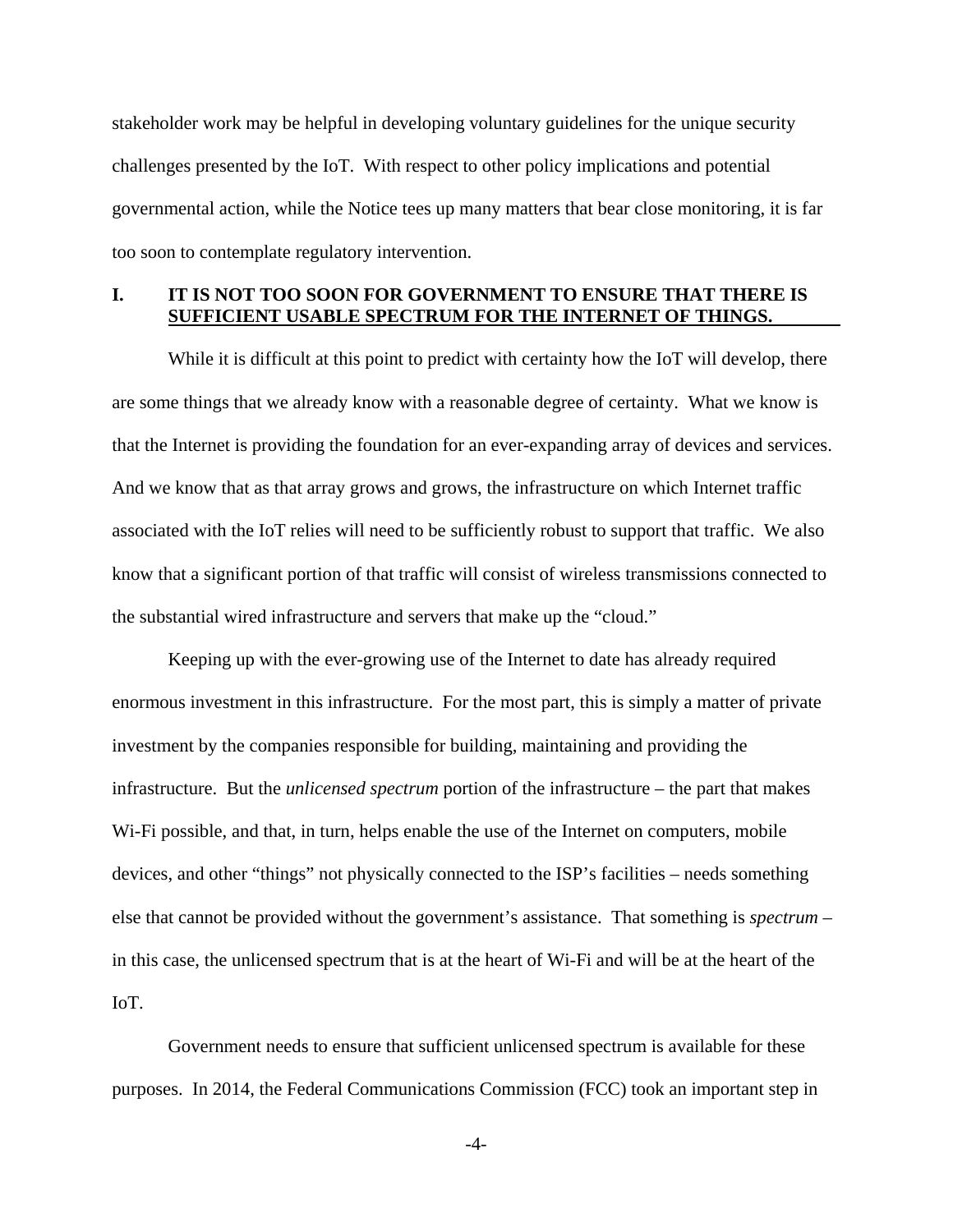this direction by making available additional unlicensed spectrum for high-speed, high-capacity Wi-Fi and other unlicensed uses in the 5 GHz band. $6$  As the record in the FCC's proceeding showed, such a step was necessary to ensure enough spectrum simply for the projected growth of Wi-Fi for traditional Internet access by mobile phones and tablets.<sup>7</sup> But as the Notice in this proceeding recognizes, as the IoT develops, "the number of connected devices is expected to grow exponentially."<sup>8</sup> This means that the FCC will need to continue to monitor spectrum needs and usage and to make sufficient licensed and unlicensed spectrum available for Wi-Fi and the IoT ahead of demand.

In addition, NTIA has an important role to play in ensuring that sufficient unlicensed spectrum is made available to support the IoT. In January 2013, NTIA released a study examining the feasibility of sharing up to 195 megahertz of spectrum in the 5 GHz band by federal entities and privately-operated unlicensed devices.<sup>9</sup> NTIA noted that its report was an initial study, and stated that it would conduct additional quantitative analyses "which will include additional analysis and measurements to evaluate the feasibility of existing, modified, proposed and new spectrum-sharing technologies and approaches."10 NTIA should expeditiously proceed with these efforts to find workable solutions to spectrum sharing in the 5 GHz band, which will lead to the availability of additional unlicensed spectrum for the IoT.

 $\overline{a}$ 6 *In the Matter of Revision of Part 15 of the Commission's Rules to Permit Unlicensed National Information Infrastructure (U-NII) Devices in the 5 GHz Band*, First Report and Order, 29 FCC Rcd 4127 (2014).

<sup>7</sup> *See*, *e.g.*, *id.* at 4156.

<sup>8</sup> Notice at 19957.

<sup>9</sup>*Evaluation of the 5350-5470 MHz and 5850-5925 MHz Bands Pursuant to Section 6406(b) of the Middle Class Tax Relief and Job Creation Act of 2012*, U.S. Department of Commerce, https://www.ntia.doc.gov/files/ntia/publications/ntia\_5\_ghz\_report\_01-25-2013.pdf (Jan. 2013).

<sup>10</sup> *Id.* at ii.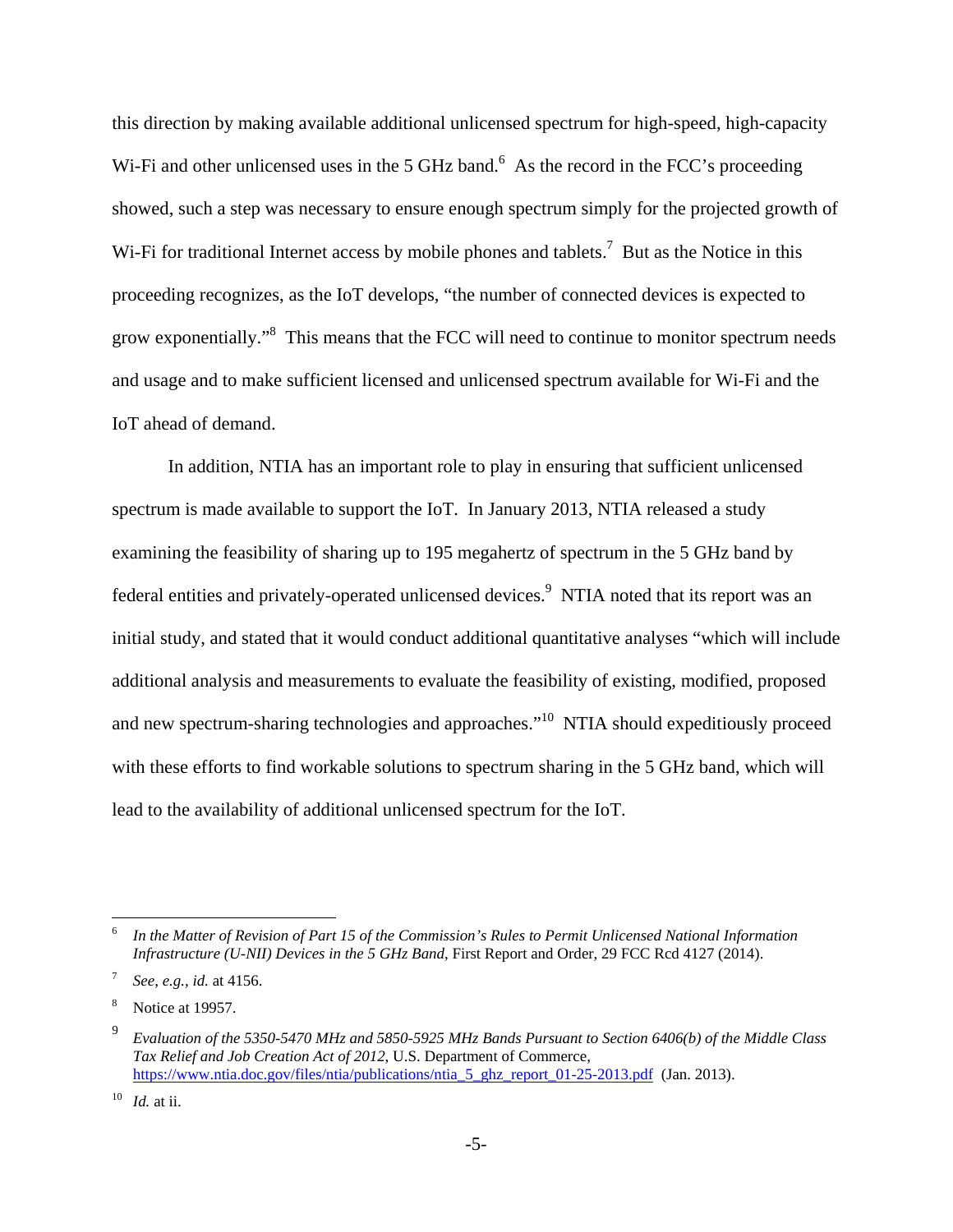In addition to increasing spectrum availability, it will be necessary to establish rules of the road that prevent other users that share spectrum with Wi-Fi from unduly interfering with Wi-Fi and IoT usage. For example, NCTA has already alerted the FCC that the use by licensed wireless carriers of a new technology called LTE-U could cause massive interference problems for Wi-Fi users of the 5 GHz spectrum.<sup>11</sup> Unlike Wi-Fi, LTE-U has not participated in the development of industry standards to ensure fair and collaborative sharing and co-existence of unlicensed users. The expanded availability of unlicensed spectrum will not serve its purpose of facilitating the IoT if LTE-U devices make the spectrum less usable for Wi-Fi and the IoT devices that rely on it.

#### **II. IT IS FAR TOO EARLY IN THE DEVELOPMENT OF THE INTERNET OF THINGS TO CONTEMPLATE GOVERNMENT INTERVENTION.**

Beyond the obvious need for sufficient spectrum, we know far too little about how the nascent IoT will develop to warrant regulatory actions by the Government. The IoT is likely to be comprised of an array of disparate and discrete services and devices – from online medicine to online kitchen appliances – that have little more in common than their use of the Internet. Onesize-fits-all regulation of all these devices is unlikely ever to be warranted, and it is too soon to attempt even to answer with any confidence the broad economic, technological and policy questions raised in the Notice, much less to overlay the IoT with broad, top-level regulations regarding those issues.

This is not to say that the concerns underlying those questions are not being addressed by the IoT stakeholders while the marketplace evolves. Participants in this growing portion of the economy have an interest in ensuring the compatibility, security, and usability of connected

 $\overline{a}$ 

See NCTA Comments, In the Matter of Office of Engineering and Technology and Wireless Telecommunications Bureau Seek Information on Current Trends in LTE-U and LAA Technology, ET Docket No.15-10 (June 11, 2015), https://www.ncta.com/sites/prod/files/2015-06-11\_NCTALTEU-PN-Comments.pdf.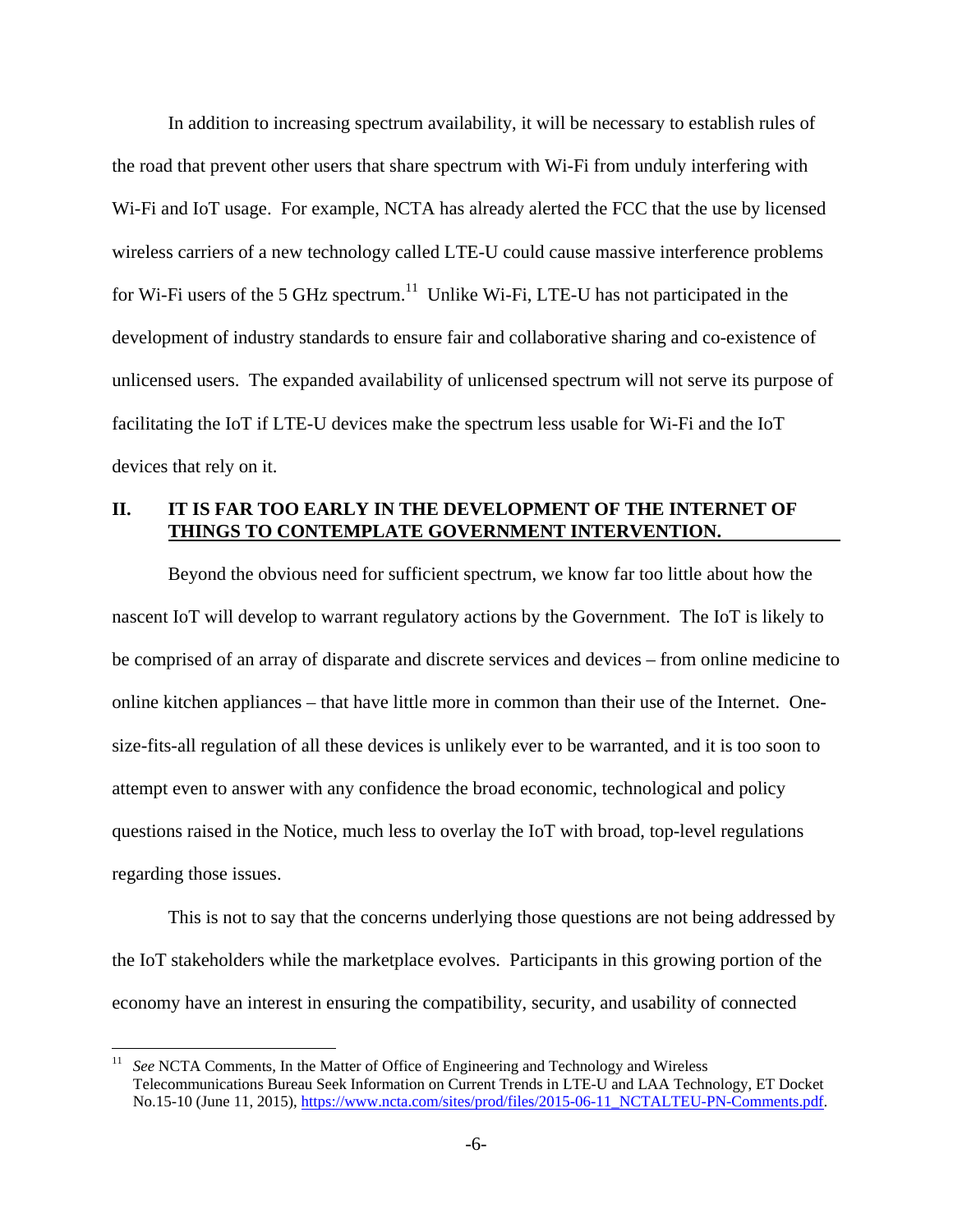devices and the IoT. Several organizations (including the cable industry's research and development consortium, CableLabs) are serving as collaborative laboratories to address these issues in order to ensure that the benefits of the IoT are made available as swiftly as possible.

In particular, issues of cybersecurity are at the forefront of ongoing multifaceted efforts by Internet technologists and stakeholders, including cable operators and other ISPs. The exponential growth in the number and types of devices connecting to the Internet presents a unique challenge to ensuring the cybersecurity of broadband networks and their customers. Unlike traditional connected devices such as computers and smart phones, connected appliances, cameras, and other consumer equipment with new abilities to connect to the Internet may lack the user interfaces, internal capabilities, and external monitoring to enable consumers, equipment manufacturers and others to update security software or defend against attacks. Moreover, these new types of connected devices may stay connected to the Internet far longer than the average computer or smart phone, potentially extending the threat to security of the Internet from obsolete software.

What IoT devices need, initially, is continuing attention from their designers and/or from the services with which the devices are used. Cybersecurity depends upon continuing software updates to Internet-connected computers and devices, including IoT devices, in order to keep up with and thwart hacks and attacks. And, as the universe of such devices expands, the threat posed by orphan devices – devices no longer supported by their manufacturers – will need to be addressed. Some way will have to be found to ensure that devices that consumers continue to use to connect to the Internet can be updated and protected, and that, if device manufacturers discontinue devices, there is some mechanism (*e.g.*, transferring the needed software keys to a designated consortium) for ensuring that devices do not function without the software updates

-7-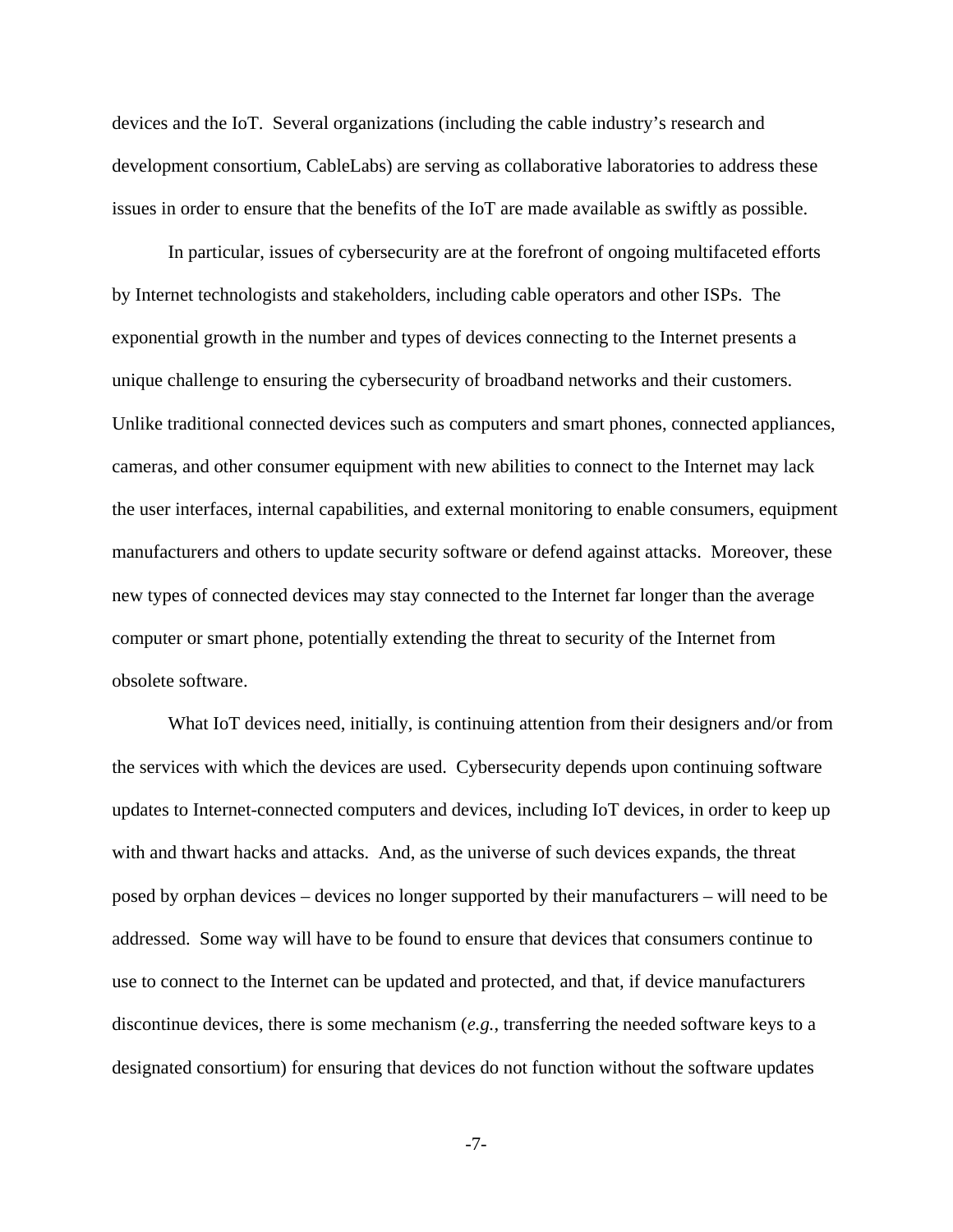needed to ensure security. Fortunately, stakeholders have a strong interest in the development of cybersecurity standards, and a multi-stakeholder process to establish voluntary guidelines may need to play some role in facilitating solutions to these challenges.

Similarly, on matters of privacy, a multi-stakeholder process is the best way, at this early stage of the IoT, to develop a consistent data privacy framework for the entire Internet ecosystem that both protects consumers and preserves industry flexibility to innovate. On these matters, and, indeed, on *all* matters related to the IoT – the cable industry has a strong interest in ensuring that their customers continue to enjoy the fullest benefits of the Internet. Marketplace forces, infused with existing competition throughout the Internet ecosystem, are most likely to produce this outcome, and, in any event, as the Federal Trade Commission's Staff Report on the IoT concluded last year, it is too soon even to contemplate extending new regulation any further into this developing marketplace:

The Commission staff recognizes that this industry is in its relatively early stages. Staff does not believe that the privacy and security risks, though real, need to be addressed through IoT-specific legislation at this time. Staff agrees with those commenters who stated that there is great potential for innovation in this area, and that legislation aimed specifically at the IoT at this stage would be premature. Staff also agrees that development of self-regulatory programs designed for particular industries would be helpful as a means to encourage the adoption of privacy- and security-sensitive practices.<sup>12</sup>

 $\overline{a}$ 

<sup>&</sup>lt;sup>12</sup> FTC Staff Report, *Internet of Things: Privacy and Security in a Connected World* (January 2015).